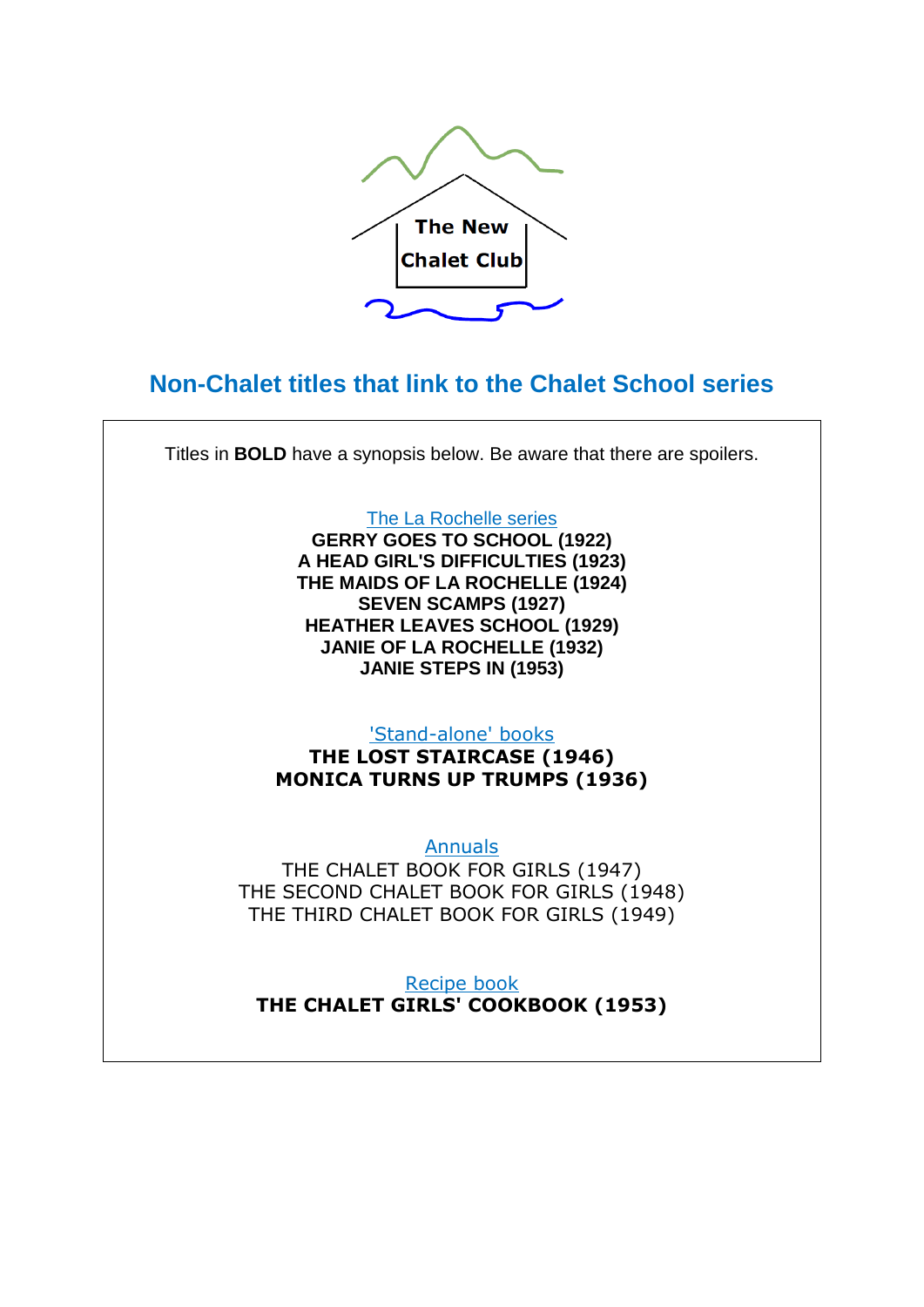

## **Gerry Goes To School (LR1)** Synopsis

*Contributed by Susan Vass, Scotland \_\_ working from a hardback edition*

Geraldine Challoner has been brought up by her two elderly aunts, following the death of her parents in a tornado ten years previously. When her aunts are forced to go abroad she is entrusted to the care of the Trevennors.

Geraldine has been brought up in the style of a girl of the Victorian era, but manages to settle in with the Trevennors and their 10 children. Nell swiftly christens her Gerry and Mrs Trevennor discretely replaces her own clothes with some of her daughter's. Gerry becomes close friends with the oldest boy, Paul, much to the annoyance of his younger sister, Jill.

Gerry is enrolled at St Peter's School where the rest of the Trevennor girls go. She is initiated into the Middle School and quickly settles in. That night Jill appears in Gerry's bedroom and the girls quarrel. The quarrel develops into a physical fight and they are discovered by Paul. This leads to more friction between Jill and Gerry. At school the Middle School decides to strike against the Upper School, and Gerry becomes very involved in this.

Jill is then involved in a skating accident, but is saved by Gerry. The incident leads to Gerry and Jill becoming firm friends, and at school Gerry is delighted to learn that she has gained her remove to IVB.

#### *Key Facts (Possible Spoilers)*

On the train to school on Gerry's first day, Jill ignores her, but Rosamund Atherton takes pity on her and introduces her to her younger sister Con and to Muriel Hatherley.

The staff at St Peter's are rather surprised at Gerry's unusual education, but Gerry is surprised and pleased to be placed in IIIA with Con and Muriel.

Paul offers to help Gerry with her maths homework, which antagonises Jill. After supper Gerry accompanies some of the family on the piano and Paul recognises that she has a gift for music.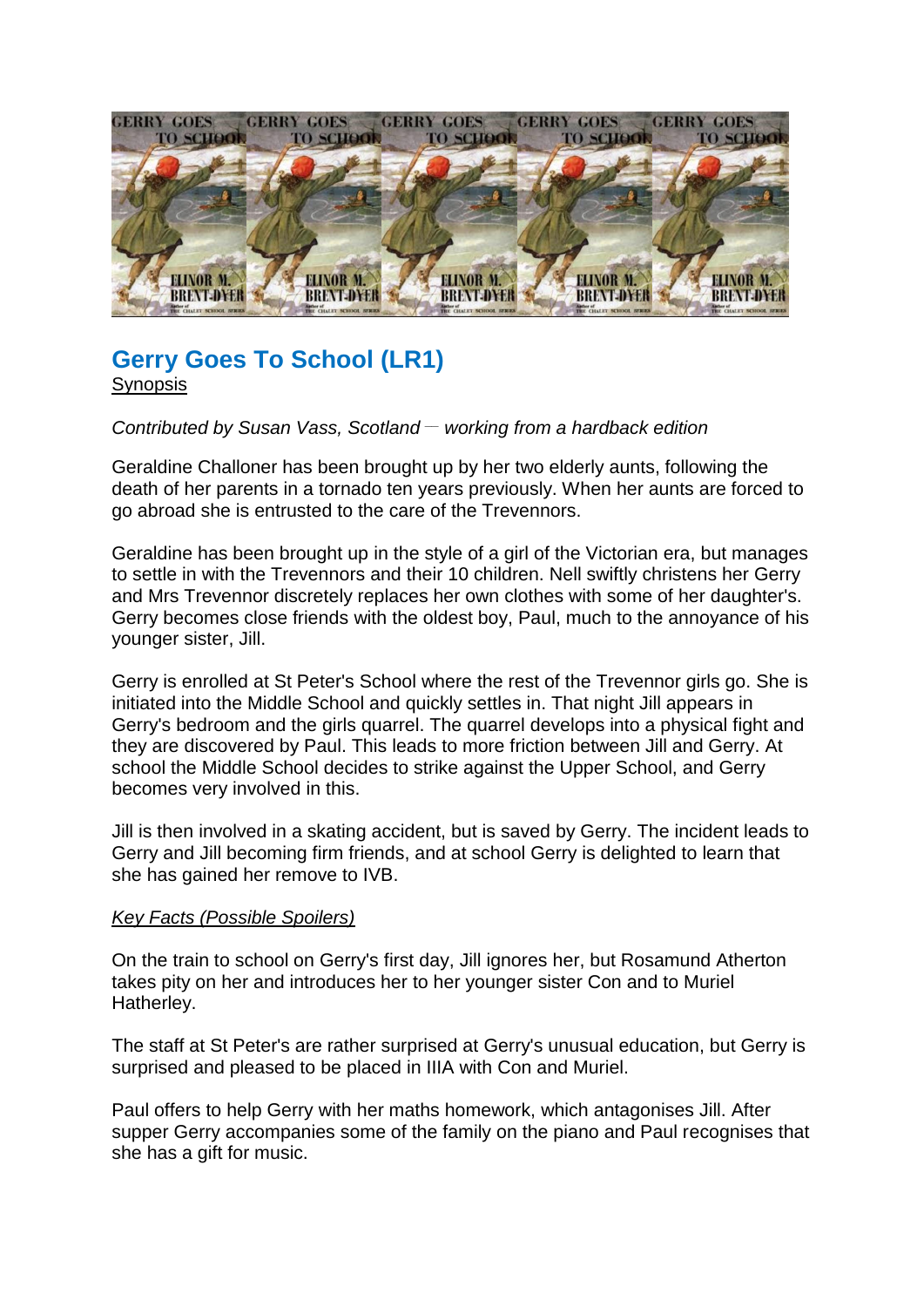The following weekend Gerry accompanies Larry and Nell on a visit to the Comptons, who take her to the cinema. By the end of the day Gerry has developed a hero worship of Marcia Compton, who is also the head girl of St Peter's. On the way home from the Comptons, the horse bolts but Larry manages to hold her and none of the party are injured.

At school the Middle School decides to strike. Gerry writes out a letter, which they all. The prefects call for a delegation of the strikers, and Gerry is among those who visit the Prefects' room. Gerry has a conflict of loyalties because of her admiration for Marcia, but decides to stick with the other Middles.

Back home, the family plan a skating trip for the following day but that evening brings a thaw. Paul and Nell forget to tell the rest of the family this, and Jill decides to go skating alone - being seen only by Gerry. A short while later Gerry hears that the ice isn't safe and goes after Jill. She manages to save Jill who has gone through the ice, and they come to no harm. The incident leads to the friendship of Gerry and Jill, and to Mr Maitland becoming engaged to Margaret Trevennor.

Gerry's happiness is complete when she learns that she is to make her home permanently with the Trevennor family.

#### *Links to the Chalet School*

Gerry Challoner becomes friends with ex-Chalet School pupil Grizel Cochrane, when Grizel is studying in Florence. Gerry later visits the Chalet School with Grizel (see RIVALS OF THE CHALET SCHOOL).

Rosamund Atherton marries Nigel Willoughby and becomes the mother of Blossom and Judy who later go to the Chalet School.

Francesca (Cesca) Atherton marries Mr Eltringham (see SEVEN SCAMPS) and becomes the mother of Nita who goes to the Chalet School with Peggy Bettany.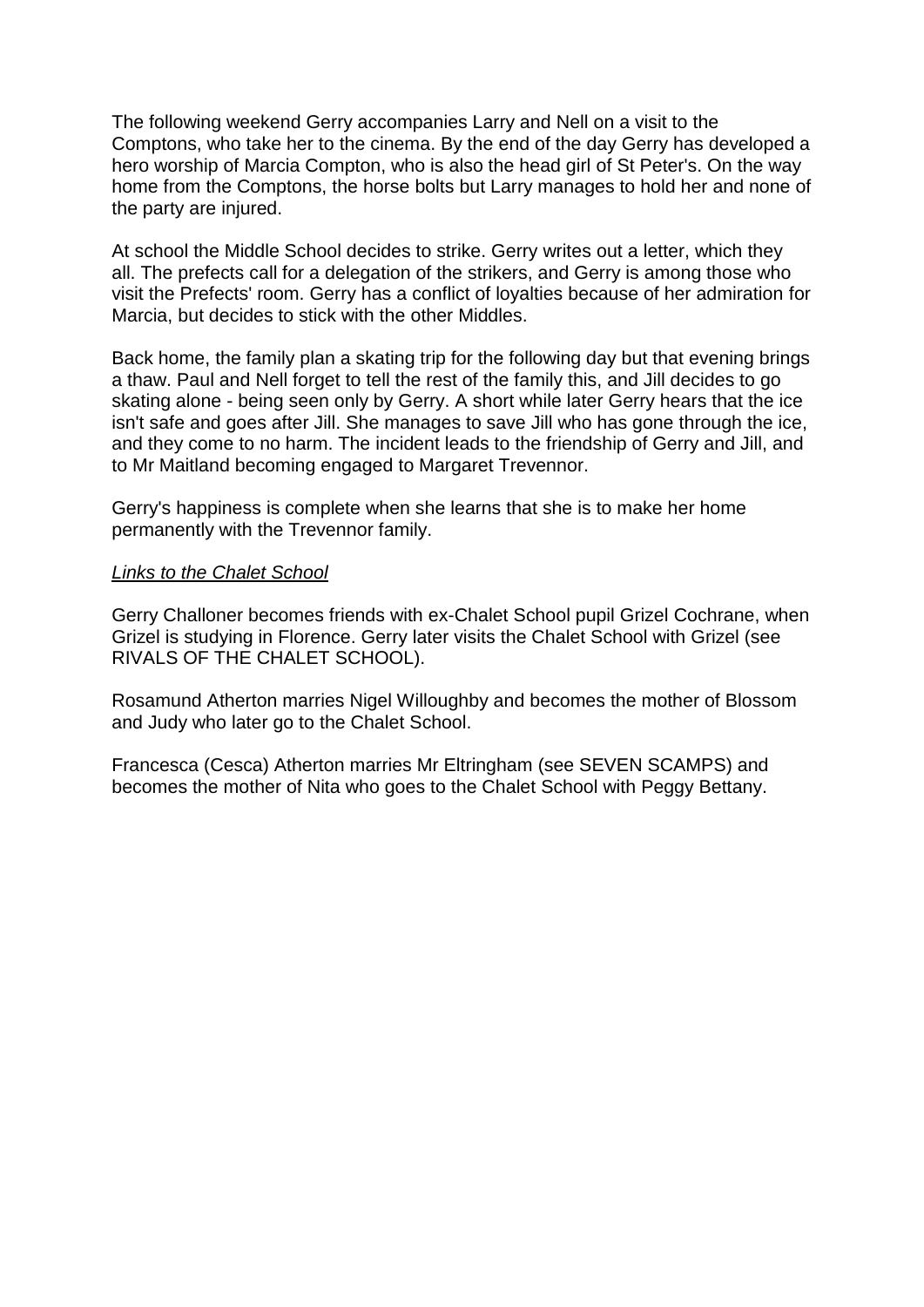## A HEAD GIRLS A HEAD GIRLS A HEAD GIRLS A HEAD GIRLS A HEAD GIRLS DIFFICULTIES DIFFICULTIES DIFFICULTIES DIFFICULTIES DIFFICULTIES



# **A Head Girl's Difficulties (LR2) Synopsis**

*Contributed by Susan Vass, Scotland \_\_ working from a hardback edition*

Rosamund Atherton is nervously contemplating becoming the youngest ever Head Girl of St Peters when she learns that the Head, Miss Catcheside, has been seriously injured in a train accident and will not be returning to school that term. The prefects are shaken, but after an encouraging talk from the Senior Mistress, Miss Phillips, they decide to carry on do their best with the coming term. Rosamund urges that St Peter's should beat all of its previous records in all sport, hobby and examination activities.

Rosamund has to deal with misbehaviour from the lower school with which she does successfully but it leads to bad feeling between her and her sister, Allegra but a serious outbreak of illness leads to the school closing early and the bad feeling is forgotten in the events.

When the next term begins in January several of the girls are sent away to recuperate including Con Atherton with her mother and brother Noel. The girls are cheered by a visit from the Head on the first morning.

Shortly into the term there is an outbreak of sentimental behaviour in the lower school coinciding with the arrival of a new girl but Rosamund and the prefects manage to stamp it out before too much damage is done.

Rosamund's entry into a prize essay competition is destroyed in a fire at home but she manages to resubmit an improved version and the term ends with a series of practical jokes by IIIA who are justly punished.

The third term sees the return of Miss Catcheside to the school, and the convalescing members of the Atherton family return home. There is excitement when St Peters beats The Grange at tennis for the first time in four years, especially since Rosamund, the reserve, has been called up to play. The term ends with good news for the Athertons, for Miss Catcheside and for Rosamund herself.

#### *Key Facts (possible spoilers)*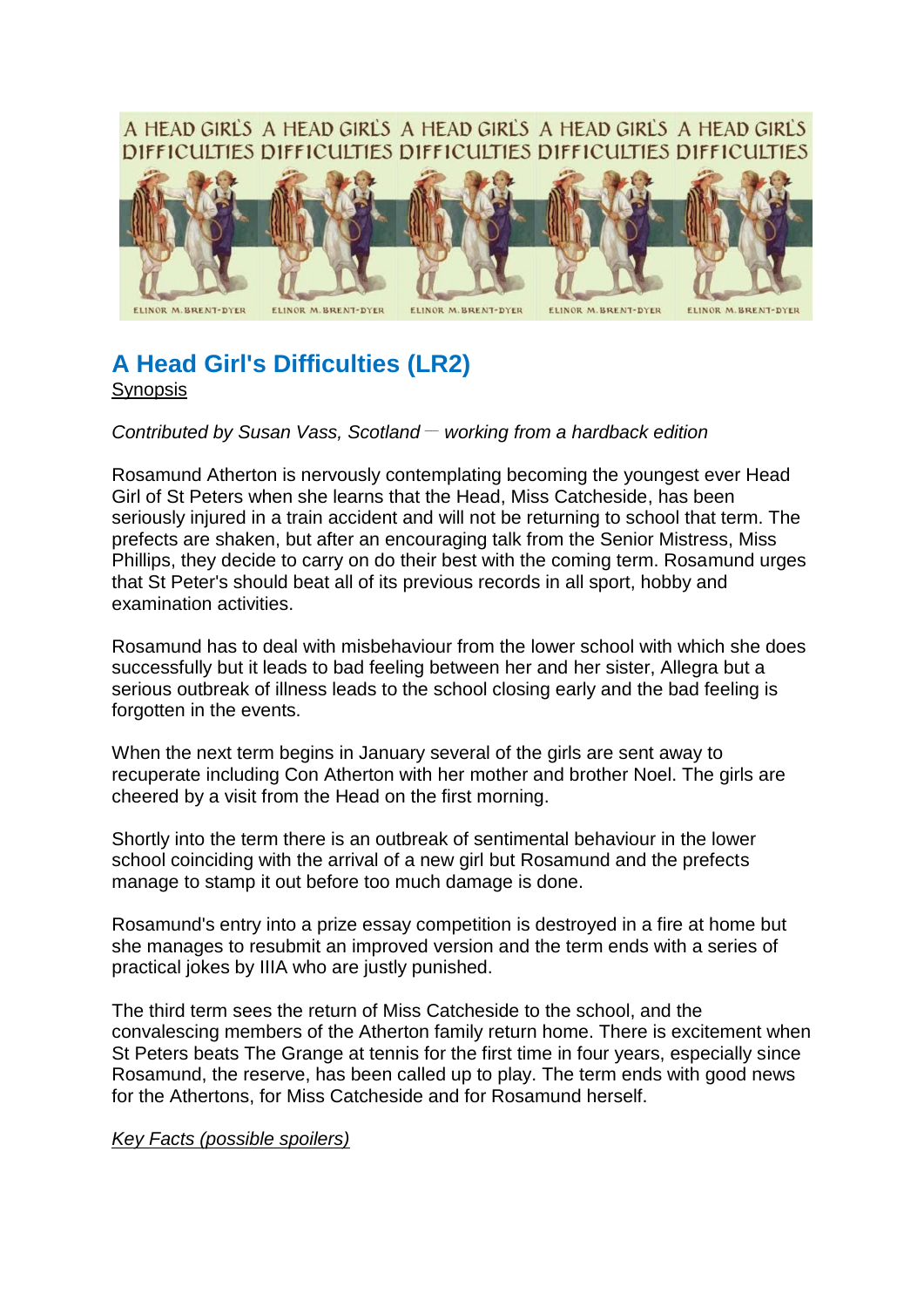The first of Rosamund's difficulties happens some lower school girls hide in the gym to observe a gymnastics display intended for the fifth form. They are accidentally locked in, and discovered by Rosamund. The culprits are required to apologise to the prefects of the two fifth forms and the mistresses who had given the display.

The next difficulty occurs when the lower school produce a "newspaper" with the declared aim of advertising their wrongs. It is full of cheeky limericks, mottoes and correspondence about the seniors and has appalling grammar and spelling. They are punished by having to forgo all games practise for a fortnight and have spelling and grammar lessons instead.

The term ends with an outbreak of diphtheria. Despite Miss Phillips closing the school at once, the disease spreads through the pupils with some tragic consequences. The epidemic comes to an end with a cold snap but by then term is almost over and only the girls who are sitting exams return to school.

The new term begins with some changes. Several girls including Rosamund's sister, Con, have been sent away to recuperate from the epidemic, and one of the mistresses has left to be married. The girls are cheered by a visit from Miss Catcheside on the first morning, who tells Rosamund privately that she should slacken the reins a bit.

Not far into the term there is an outbreak of sentimentality in the school. The prefects attack the outbreak on two fronts. They invent an imaginary admirer for Adelicia, a new girl in the sixth who is the source of the outbreak. They also confiscate the letters from the lower school's secret post box and force the recipients to read them out in front of the school. This shames everyone into abandoning the sentimentality.

The school year ends with a postponed speech day at which Rosamund wins several prizes, and some good news for the Athertons. Their money worries are over at last after some shares have risen in value.

The news comes that Miss Catcheside is to be married in August and the exam results are read out - Rosamund has won the Verulam Scholarship.

#### *Links to the Chalet School*

Rosamund Atherton marries Nigel Willoughby and becomes the mother of Blossom and Judy who later go to the Chalet School.

Francesca (Cesca) Atherton marries Mr Eltringham and becomes the mother of Nita who goes to the Chalet School.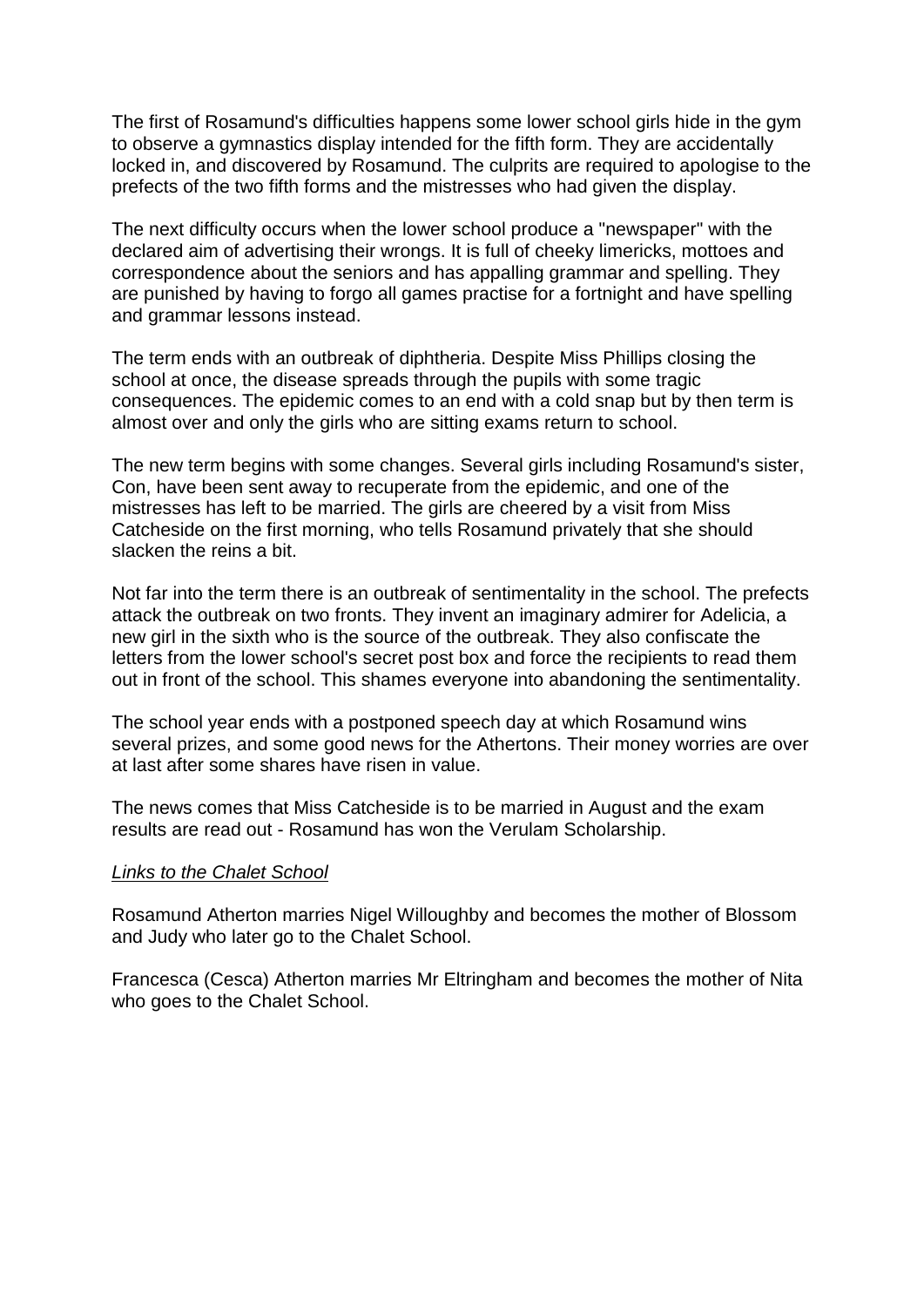

# **The Maids of La Rochelle (LR3)** *Synopsis*

*Contributed by Angela Woodgates, England*

Half-sisters Elizabeth, Anne and Janie Temple have been left orphaned and poor by the death of their father, a Naval Captain, five weeks before the story opens. Elizabeth and Anne are the daughters of Captain Temple's first wife, Giovanna, and Janie is the child of his second marriage.

Following the death of Janie's mother, the three girls go to school together until Elizabeth is eighteen, Anne fourteen, and Janie nine; then when the school closes, as Captain Temple is away at sea (towards the end of 1918), they find a home in France with Madame Ozanne, the mother of his first officer. They remain there for five years, during which time their various talents are carefully nurtured, until they return to England to live with their father, who has now retired from the Navy.

When Captain Temple dies, Elizabeth decides that the three of them should move to Guernsey, where Madame Ozanne's old nurse, Javotte, has a small cottage which they can rent. Their scanty income will go further in Guernsey than in London, and between them they can teach Janie, since school fees are beyond their means. Accordingly, Elizabeth goes over to make the arrangements, and a little later her sisters set out to join her. They take up residence at La Rochelle, Javotte's cottage, and begin getting to know their neighbours.

Elizabeth meets a little girl, Pauline Ozanne, whose brother Paul lives in St. Peter Port. Later, Pauline and Janie do lessons together. They also become acquainted with Doctor Chester, who comes to see their neighbours, the De Garis family. Janie has an encounter with La Sorcière Blanche, a local wise woman. In the summer, they all make friends with the numerous members of the Atherton family who are staying nearby for the holidays.

Despite the melancholy beginning and some hair-raising events, the story ends happily for all three sisters, and features or mentions many characters who appear in the Chalet School stories.

## *Key Facts (Possible Spoilers) and links with the Chalet School*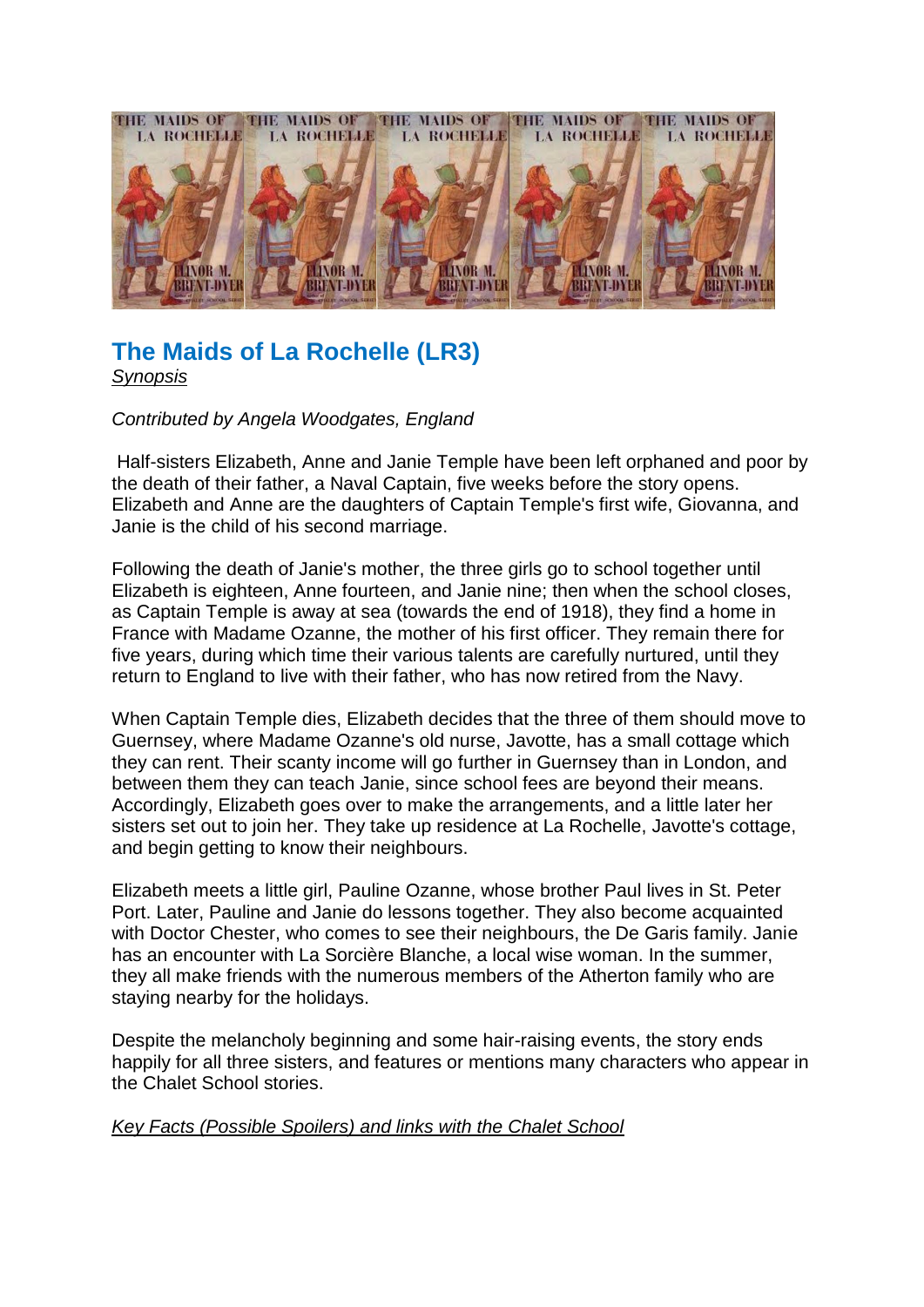Pauline's brother, Paul Ozanne, marries Elizabeth Temple. They are the parents of twins Vanna and Nella Ozanne.

Dr Peter Chester marries Anne Temple. In CHALET SCHOOL IN EXILE Dr. Chester is referred to as "the leading medico of the Island" (i.e. Guernsey) and he delivers Jo Maynard's triplets at the end of EXILE. Anne and Peter's daughters Beth, Nancy, Barbara and Janice all become Chalet pupils eventually.

Julian Lucy is a local schoolboy who befriends Janie in MAIDS OF LA ROCHELLE. They later marry and become the parents of Julie, Betsy, Vi and Kitten Lucy.

Rosamund Atherton is the retiring Head Girl of her High School, going on to Somerville in the new term. Gerry (Geraldine) Challoner mentions her to Grizel Cochrane in RIVALS OF THE CHALET SCHOOL.

When the Chalet School evacuates to Guernsey because of the Anschluss (CHALET SCHOOL IN EXILE), the Ozanne, Chester and Lucy families send their children to the Chalet School and in THE CHALET SCHOOL GOES TO IT / THE CHALET SCHOOL AT WAR, the three families move to the Armiford area when the School relocates, and the children continue as pupils.

*Timing:* The action takes place a year after that of A HEAD GIRL'S DIFFICULTIES.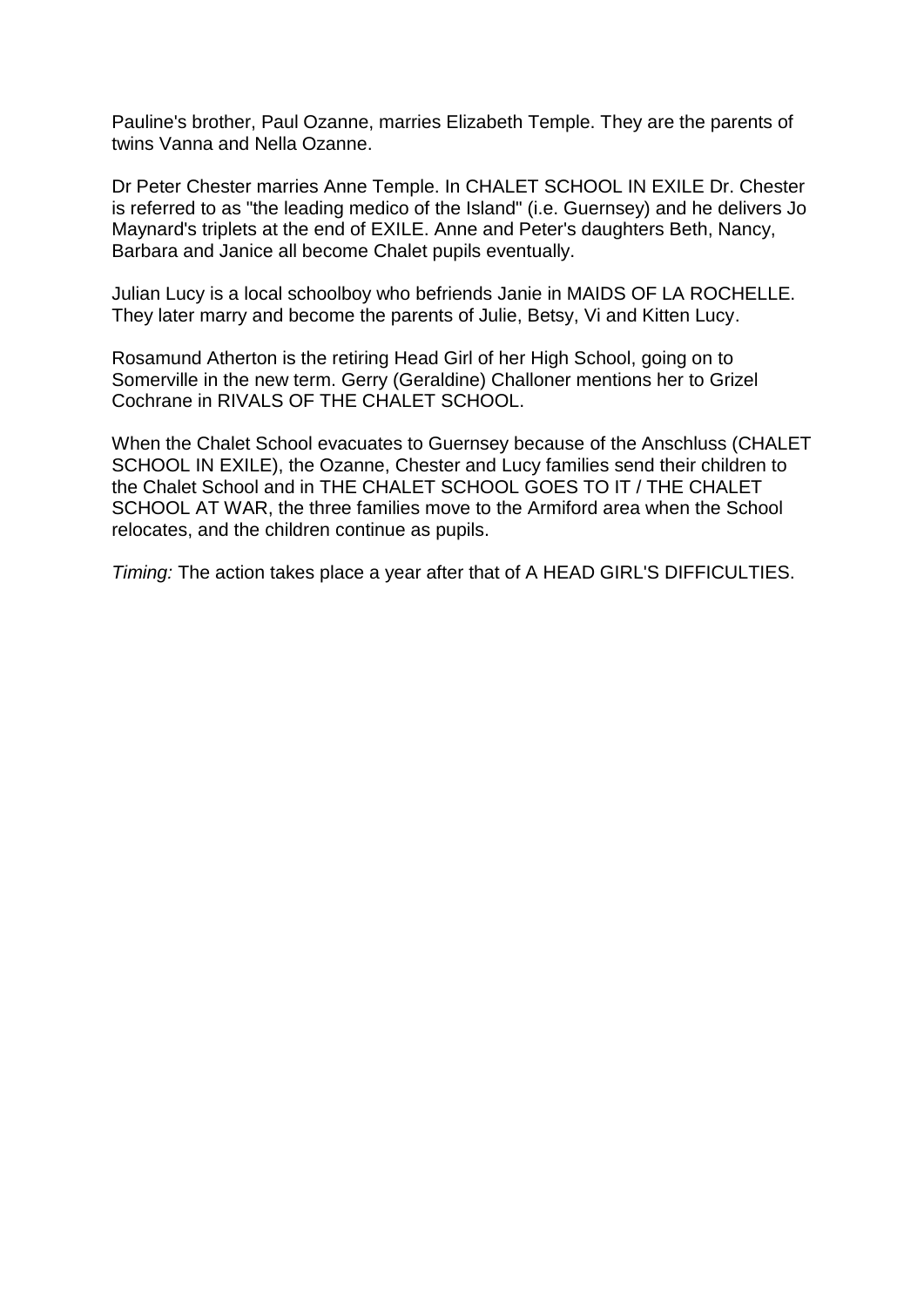

## **Seven Scamps (LR4)** *Synopsis*

*Contributed by Angela Woodgates, England*

Sir Piers Willoughby, squire of Steyne Winting Manor, is a widower with seven children, but since his wife's death some three or four years before the story begins, he has taken to travelling all over the world and is rarely at home.

His only near relation is his brother Nigel, eighteen years his junior, and so the children are left to the care of the housekeeper at the manor. All of them are educated at home. Maidie, the eldest, has been mistress of the house since her mother's death.

Madelaine (Maidie), Reginald (Rex), Marjolaine, Peter, David, Bernadine (Dina) and Tim are known to their neighbours as "those imps" or "them brats o' squire's", and are rarely out of mischief. One night the children plan an escapade which sets the household in an uproar, and the curate, Mr. Eltringham, decides that someone must take a firm line.

Sir Piers is summoned home and arrives a few weeks later, bringing with him a lady. He introduces her as his new wife, Sigrid - and with her is Britta, her daughter from her first marriage.

Sigrid tries hard to make friends with her stepchildren, but they are slow to respond. Then Dina undergoes a serious operation and is very ill and is sent to Guernsey to convalesce, the entire family accompanying her on Nigel Willoughby's yacht Sea Dweller. In their concern for Dina, the Willoughby children begin to accept their new mother and sister.

On the island they all make new friends, first Janie Temple and Pauline Ozanne, then the Atherton family and Julian Lucy, and later the Ozannes and the Chesters.

The arrival of Mr. Eltringham (the object of intense dislike by all the young Willoughbys) prompts the youngsters to all kinds of mischief. Finally, the rescue of eleven-year-old David from an accident on the cliffs brings the book to a happy conclusion.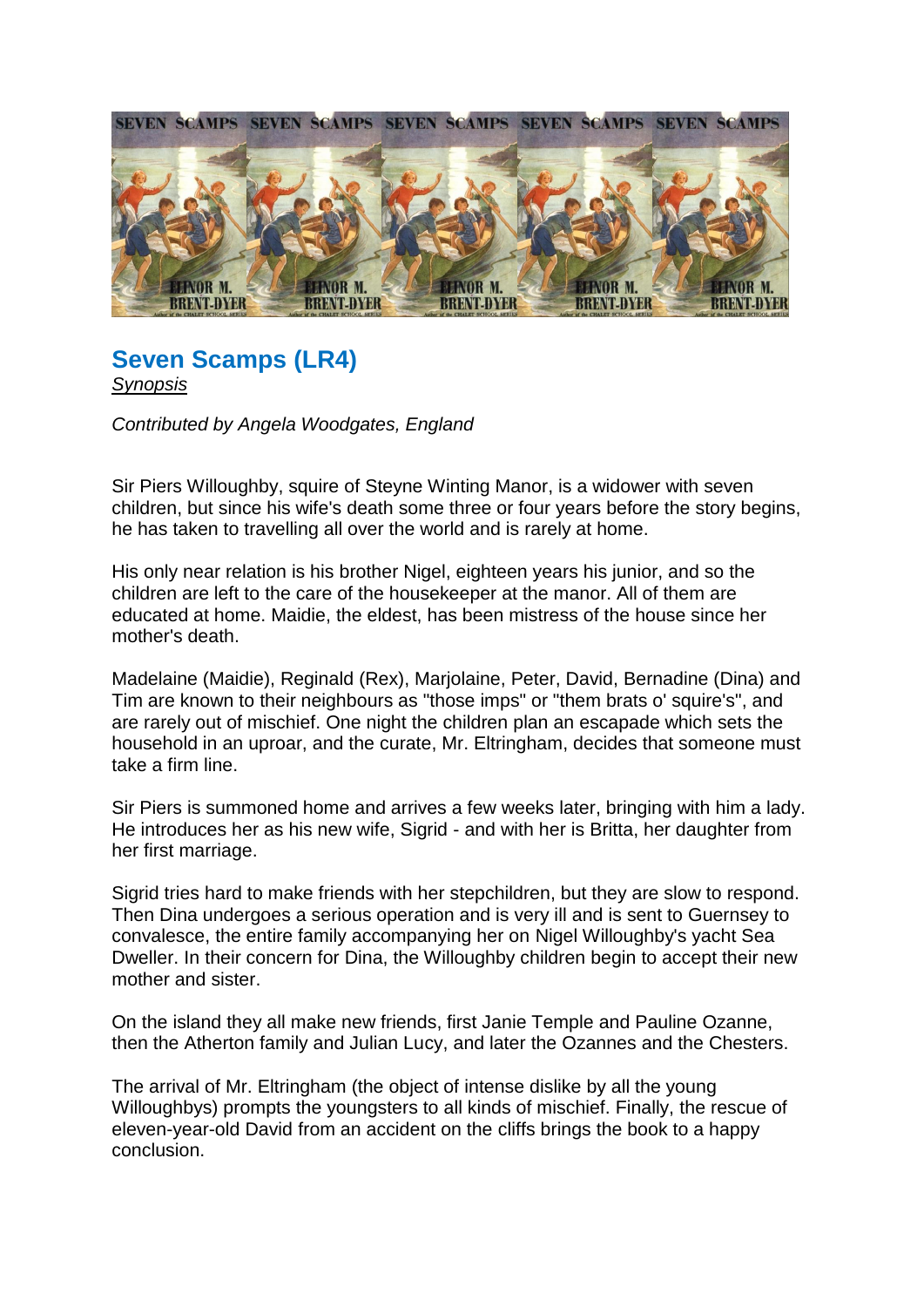## *Links with the Chalet School (Possible Spoilers) :*

Nigel Willoughby appears in THE CHALET SCHOOL GOES TO IT / CHALET SCHOOL AT WAR, where he conveys Jo Maynard and the baby Triplets, Frieda von Ahlen (nee Mensch) and Miss Wilson from Guernsey to the British mainland in his steam yacht Sea Witch. By this time he has married Rosamund Atherton and has become the father of Blossom (and later Judy) Willoughby.

The eldest of the five Atherton girls, Francesca (Cesca), becomes engaged to Mr. Eltringham, the curate. They become the parents of Nita Eltringham.

The elder Temple sisters, Elizabeth and Anne, have been married a year. Elizabeth Ozanne has a baby son, Michael, and Anne Chester has a baby daughter two weeks younger, Elizabeth (Beth).

The Willoughby family lives quite near Dawley, the site of St. Peter's High School, which Rosamund Atherton and Geraldine (Gerry) Challoner have attended in GERRY GOES TO SCHOOL and A HEAD GIRL'S DIFFICULTIES.

Gerry appears as a friend of Grizel Cochrane in RIVALS OF THE CHALET SCHOOL, and mentions Rosamund Atherton as a great friend.

Timing: The events of this story take place about a year after those of "Maids of La Rochelle"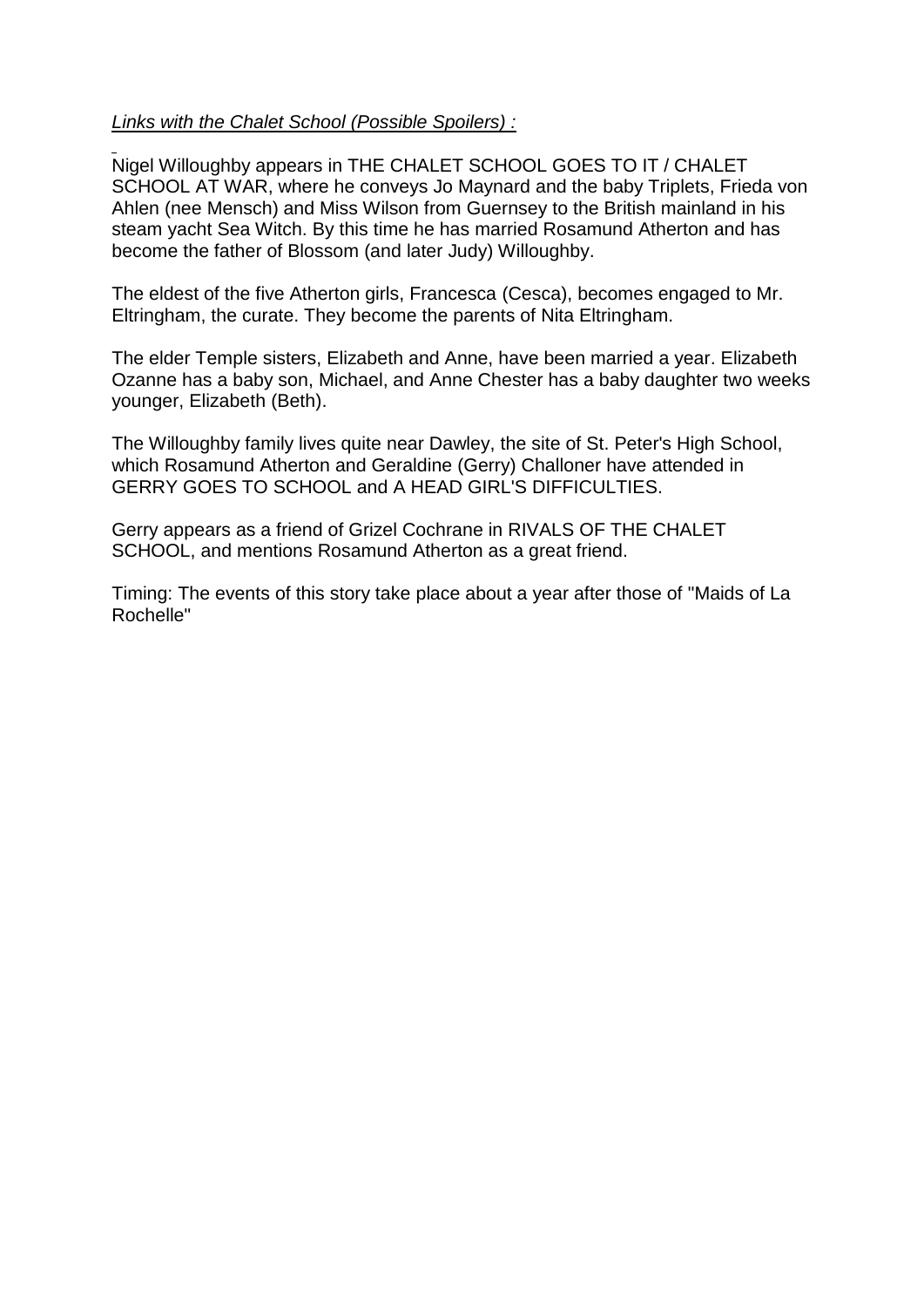

# Heather Leaves School (LR5) *Synopsis*

#### *Contributed by Heather Webb, England.*

Heather Raphael is fourteen and attends Ripley Collegiate School for Girls which she very much enjoys but her father is concerned about standards at the school and about the effect it is having on his daughter, while her mother is afraid that Heather is forgetting that she is 'supposed to be a gentlewoman'. So Major Raphael decrees that Heather shall leave at the end of term and come home to have lessons from a governess, Miss Christopher, who will also teach her two sisters and the four daughters of the local Vicar.

Heather is not happy about this and sulks for quite a time, not believing that her parents are taking this action because it is best for her. Several of her friends are also being taken away from Ripley (oddly they all seem to get letters from home about this on the same day!) and this forces the Head to make changes although not quickly enough to stop these girls leaving.

After a bad tempered journey home, Heather's mood improves when her sisters, Hazel and Honey, are so pleased to see her. The next day the family departs for a long summer holiday in Guernsey. On the boat Heather meets Janie Temple and Pauline Ozanne and they quickly make friends. The families become close over the summer. Janie helps Heather to see that her attitude will not help change her father's mind and she becomes resigned to not going back to Ripley.

Back at home the Raphaels are joined by the Shakespeare girls for lessons. Heather and Cressida, the eldest, do not get along. Cressie is inclined to be a prig and look down on Heather. She also acts older than her age as she has effectively been the mother of the family for many years.

After adventures involving secret passages, mummers plays, villains and a visit from Janie and Pauline, Heather becomes the type of girl her parents want her to be, makes friends with Cressie and finds that in the next year her life will change yet again - but this time in a way she is much happier about.

#### *Spoilers*

The Reverend William Shakespeare wanted all his daughters to have names of heroines from Shakepeare plays. He allowed his wife to choose the names and she went for uncommon ones - the girls are called Cressida Imogen, Hero Miranda. Portia Valeria and Cleopatra Ophelia (thankfully shortened to Pat).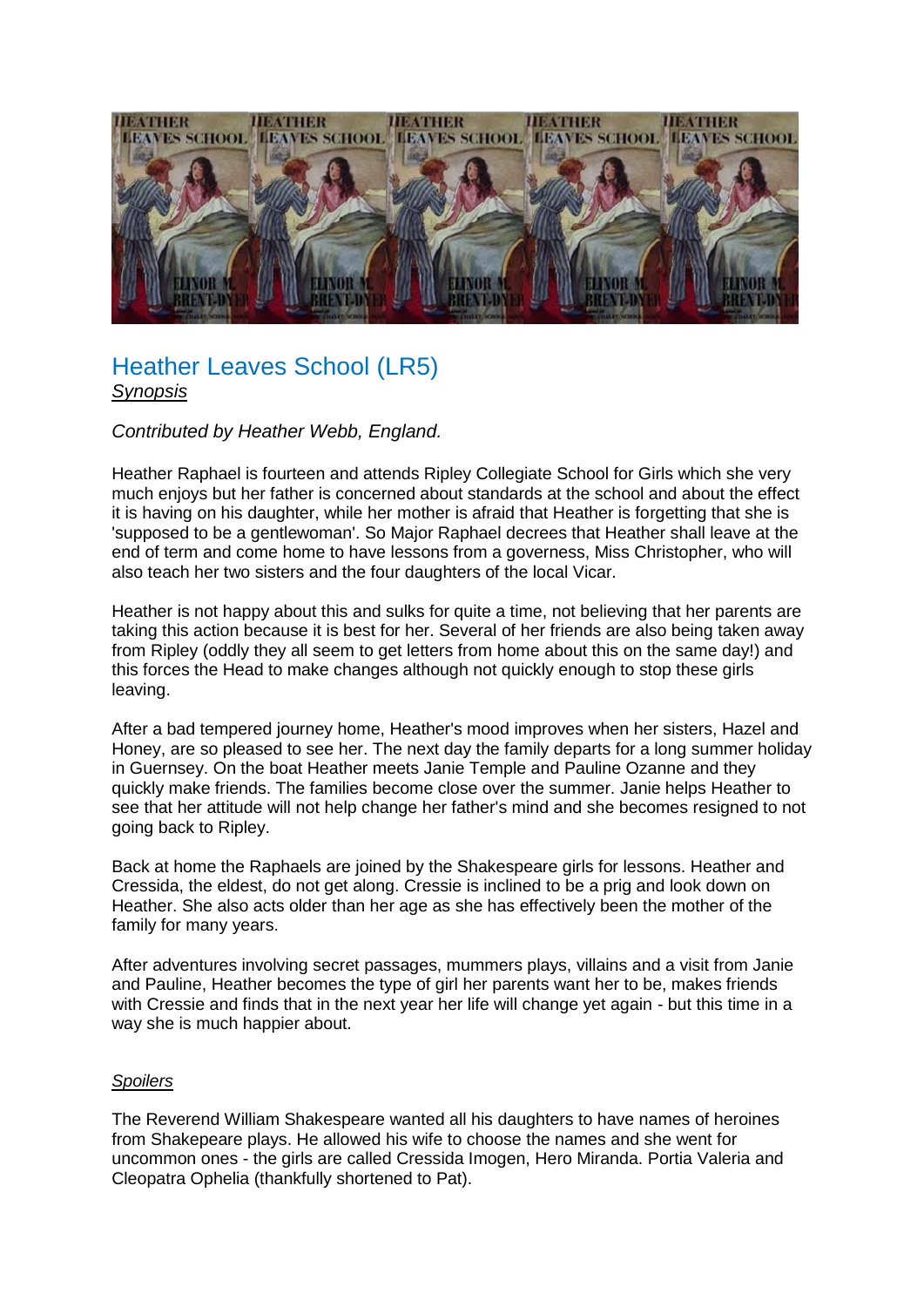Honey's full name is Honeysuckle. She was a delicate baby and Mrs Raphael was too ill to have anything to do with her christening which it was felt should take place immediately. The family friend who was in charge had once joked that 'Honeysuckle' would round off the family names nicely and, when asked by the Vicar what the baby's name was to be, could not think of any others on the spur of the moment.

In Guernsey the Raphaels find that their holiday cottage is next door to the cottage that the Ozannes have rented. Elizabeth Ozanne's baby Michael is having touble with teething (much as Joey Maynard's children always did). Mrs Raphael is able to dispense the benefit of her experience.

The description of the girls beginning their lessons with Miss Christopher is reminiscent of the first day of the Chalet School - after all seven is nearly as many as the Chalet School had when it started. They find that Major Raphael has fitted out an old barn as a gymnasium for them. They also discover that Miss Christopher is a Guide and eventually she starts a Guide company in the village. Miss Christopher writes to a friend that she has found the ideal position and is not treated like a servant.

Honey and Hazel disappear and are found trapped in a secret passage leading from the drawing room.

Janie and Pauline come to stay for Christmas.. The Reverend Shakespeare has to go to Switzerland for his health and leaves his daughters living with the Raphael's for six months.

The secret passage provides an entrance to the house for burglars. They are foiled by Janie, Heather and Cressie among others. Heather is injured and faces a long recovery during which she and Cressie resolve their differences.

#### *Links with the Chalet School and other La Rochelle books*

Janie Temple (who is 19 at the time) becomes engaged to Julian Lucy towards the end of this story. Their daughters, and those of Janie's sisters Elizabeth Ozanne and Anne Chester go on to attend the Chalet School, firstly when it transfers to Guernsey, and afterwards.

Janie made friends with Pauline Ozanne in MAIDS OF LA ROCHELLE. Pauline's brother Paul married Janie's sister Elizabeth.

Baby Beth Chester, whose measles cause Janie and Pauline to spend Christmas with the Raphaels, becomes great friends with Daisy Venables and Gwensi Howell in THE CHALET SCHOOL GOES TO IT / CHALET SCHOOL AT WAR.

Rosamund Atherton, heroine of A HEADGIRL'S DIFFICULTIES, is mentioned as spending the summer in Switzerland with the rest of her family, while the Willoughby's, who feature most in SEVEN SCAMPS, have gone to Bergen to see Lady Willoughby's family.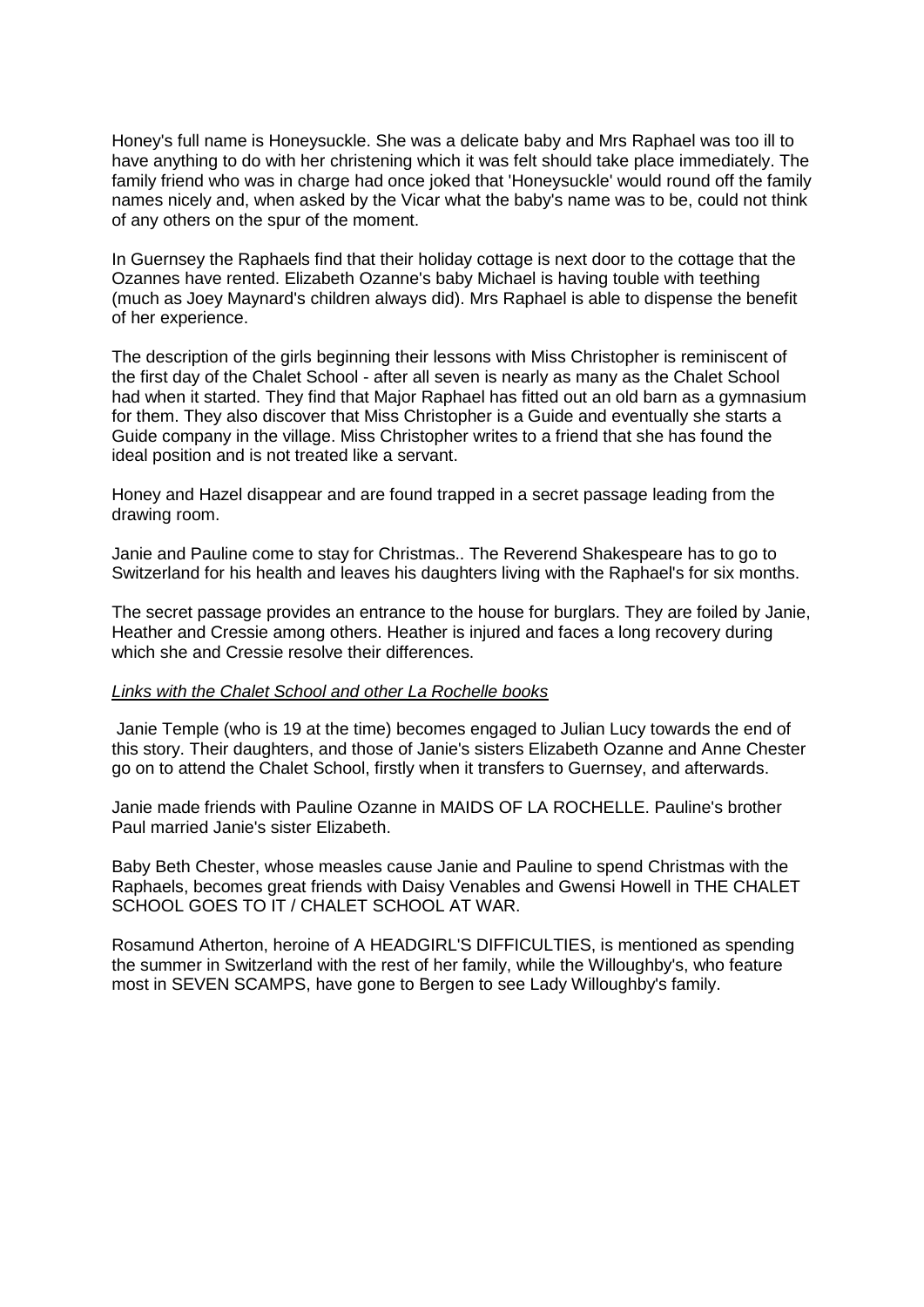

# **Janie of La Rochelle (LR6)** *Synopsis*

*Contributed by Helen Bradley, Scotland – working from a hardback edition.* 

This book covers the period from the last few days before Janie's wedding and through the first year-and-a-bit of her marriage. Janie is set to marry Julian Lucy, to whom she has been engaged for five years.

Julian delights Janie when he buys La Rochelle as their first married home. Janie, determined to recapture the happy times spent in the cottage with her sisters, Elizabeth and Anne, furnishes the cottage with much of the original furniture.

Janie settles down to be a housewife, with much success and a few disasters. She is troubled by the unwelcome attentions of a neighbour, Miss la Touche, who nevertheless proves to be helpful to Janie in a time of crisis.

More than content with her own marriage, Janie takes great interest in the love lives of her friends. As well as attending the wedding of Rosemary Atherton to Nigel Willoughby, she gently helps Cuthbert Clitheroe, a nephew of Miss La Touche, to meet Maidie Willoughby, which eventually results in another engagement. She also helps Allegra Atherton when she turns to Janie with a crisis in her relationship with a fellow actor.

JANIE OF LA ROCHELLE deals with love, marriage and motherhood among the La Rochelle regulars, and seems to be aimed at a slightly older audience than most EBD books.

## *Links with the Chalet School*

Janie and Julian (Lucy) have their first daughter, Julie, a school friend of Bride Bettany's, who almost dies of appendicitis in BRIDE LEADS THE CHALET SCHOOL and is the first Head Girl of the school in Switzerland (THE CHALET SCHOOL AND BARBARA).

Cesca Eltringham, nee Atherton, cannot attend her sister Rosamund's wedding because of the early arrival of her daughter, Nita, later a Chalet School girl, and contemporary of Peggy Bettany.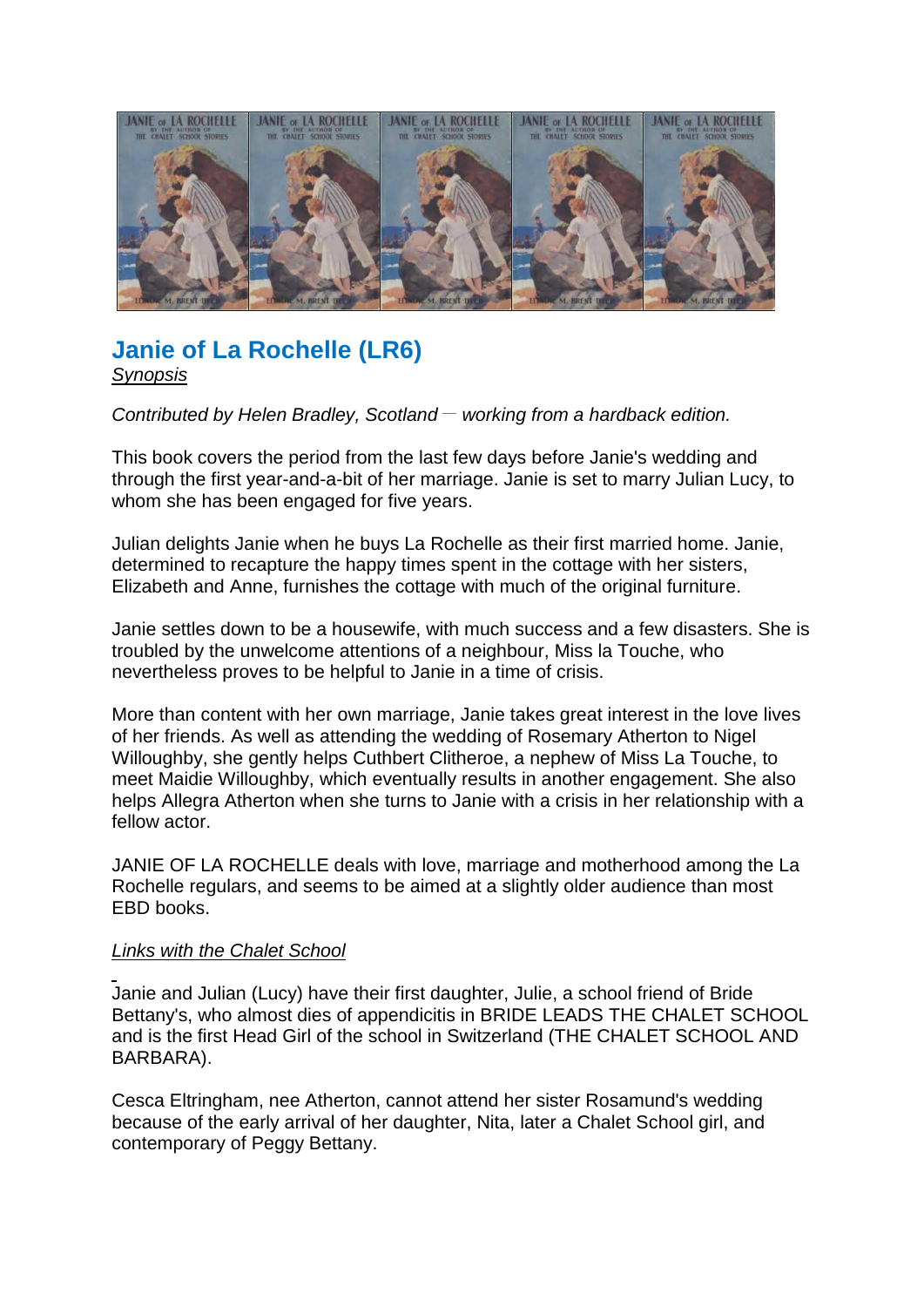Elizabeth Ozanne, nee Temple, gives birth to twin girls, Nella and Vanna, later Chalet School pupils.

Beth Chester, Anne Temple's eldest daughter and later member of the Chalet School Triumvirate with Daisy Venables and Gwensi Howell, is four years old. She creates a sensation at Janie's wedding when bored and decides she would rather play "horsiegee" than be a flower girl.

Rosamund Atherton marries Nigel Willoughby - they are the parents of the Chalet School's Blossom and Judy.

#### *Spoilers.*

Con Atherton and Rex Willoughby become engaged at Rosamund's wedding, though everyone considers them to be too young. They agree not to marry until Rex finishes university.

Elizabeth's sons, Michael and Bill, disappear from Janie's house, where they are staying before the twins are born and Miss La Touche helps to find them.

Julian's grandmother, Mrs. Orange, dies after a short illness, but before she dies,, she passes on much of her wisdom about life, love and marriage to Janie.

Anne and Peter Chester return to stay in Guernsey when Peter takes over the local doctor's practice.

Janie has a cooking disaster when she uses whitening instead of sugar in a particularly elaborate cake.

Janie and Julian's relationship and conversation could be directly substituted for Joey and Jack Maynard's - although in some places the language in the book is typically EBD syrupy sentimental.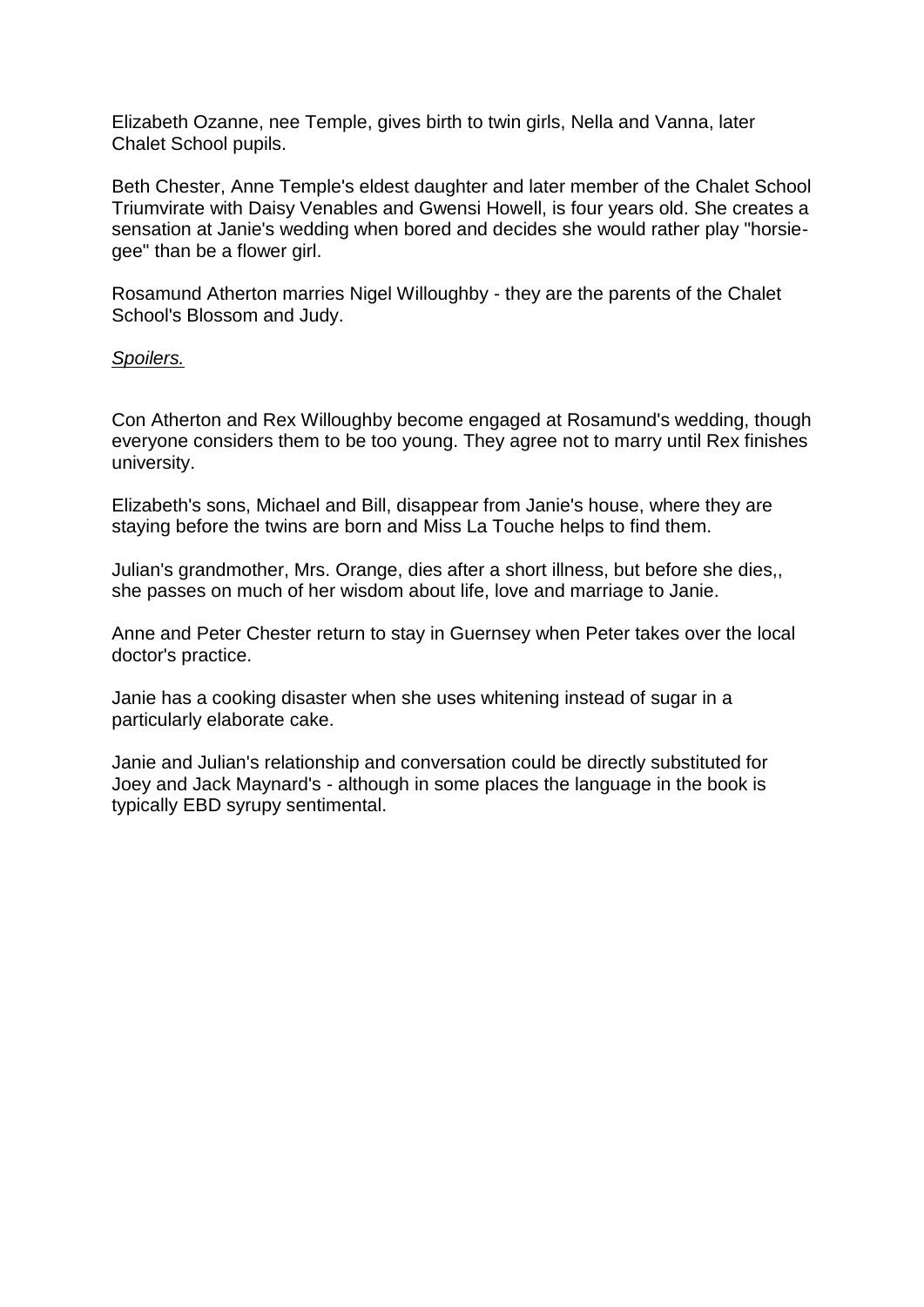

# **Janie Steps In (LR7)**

*Synopsis* 

## *Contributed by Susan Vass, Scotland \_\_ working from a hardback edition*

After her mother is killed in a horrific car accident, and her father seriously injured, Nan Blakeney is sent to stay with her cousin Rosamund Willoughby. After 6 months it is apparent the Nan is no better than when she arrived and Rosamund decides to send her to her friend Janie Lucy in Guernsey, who she believes will be able to help Nan in a way that she is unable to do. Nan is reluctant to leave Rosamund seeing in her a resemblance to her mother, but is eventually persuaded.

Janie and her family welcome Nan with open arms. She also meets the Ozannes, the family of Janie's sister Elizabeth, and Janie's brother-in-law Peter Chester. Janie has a letter from her sister Anne Chester announcing that she is returning from her holiday.

She and Nan go to Anne's home, Pierres Gris, to make sure that it is ready for their return, and while they are there Janie reveals how Anne and Peter had lost all their money through no fault of their own. She explains that while the Ozannes educate Paul and the Lucy's educate Nancy, the Chesters are too proud to allow anyone to pay for Beth's education. Because of this, and the demands invalid Barbara puts on her mother, Beth feels second best and unloved.

Following Anne's return Anne, Elizabeth, Janie, Nan and the children arrange a picnic at La Rochelle. In conversation with Beth, Nan realises that Janie's worries about Beth are valid. At the picnic Nan meets David Willoughby, a brother of her cousin Con's husband, and David is very taken with her.

## *Key Facts (Possible Spoilers) and links with the Chalet School*

## *Relationships*

- Janie Lucy, Elizabeth Ozanne and Anne Chester are sisters first met in MAIDS OF LA ROCHELLE.
- Julian and Janie Lucy are the parents of Julie, Betsy, Vi and Kitten.
- Paul and Elizabeth Ozanne are the parents of twins Vanna and Nella Ozanne.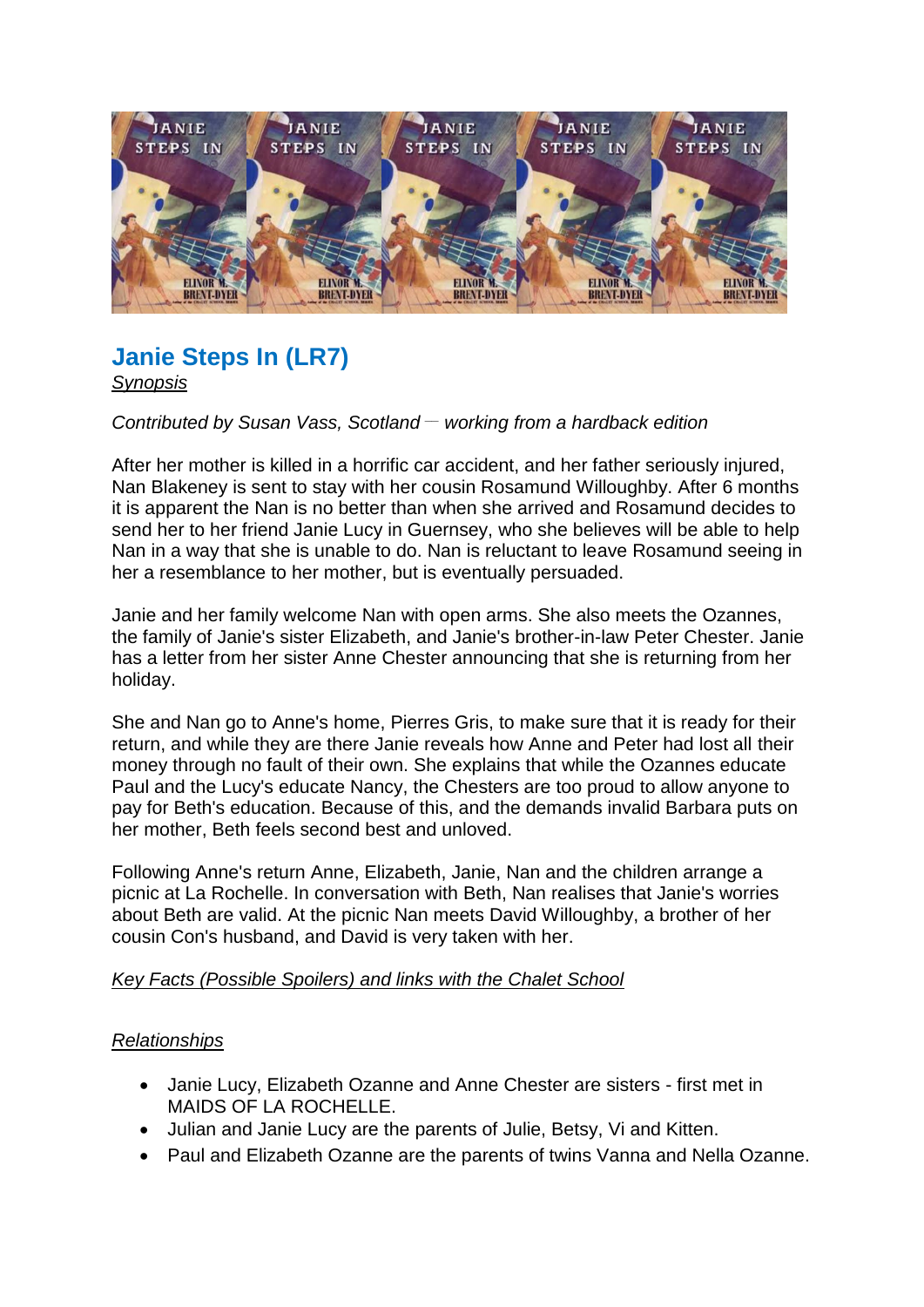• Peter and Anne Chester are the parents of Beth, Nancy, Barbara and Janice. The Lucy, Ozanne and Chester girls all go to the Chalet School when it begins in Guernsey.

Nigel and Rosamund Willoughby are the parents of Blossom and Judy, who also go to the Chalet School when it is on the British mainland.

## *Spoilers*

Soon after Anne Chester's return to Guernsey, Julie and Nancy spoil Beth's treasured paintbox and at first Anne is annoyed at Beth's outburst, but after a talking to from Janie realises that relations between Beth and herself are not what they should be. Unfortunately Barbara becomes ill shortly after this, and Anne is distracted from her concerns.

Julian and Julie go on a business trip to Alderney and Nan is left in charge, While they are away the children come down with mumps and they all go to Les Arbres to spare Barbara the illness. Beth is very upset while she is there and convinced that her mother does not love her, but Nan manages to make her see that this is not the case.

Six months later, Nan's father has passed away. Meanwhile Rosamund has given birth to Juliana Jane (Judy). A cousin of Peter Chester has died leaving him all his money. Beth and her sister and cousins are to begin at the Chalet School in the autumn and Beth is reconciled with her mother. Janie gives birth to Nan's godson, Barnabas Julian.

Nan asks Janie whether she should become engaged to David Willoughby, and Janie advises not to until he is back in England. However, a cable arrives from David saying that he will be returning early and Janie is ready to step in again if needs be.

Timing: The story takes place in the year preceding the Chalet School's move to Guernsey in THE CHALET SCHOOL IN EXILE.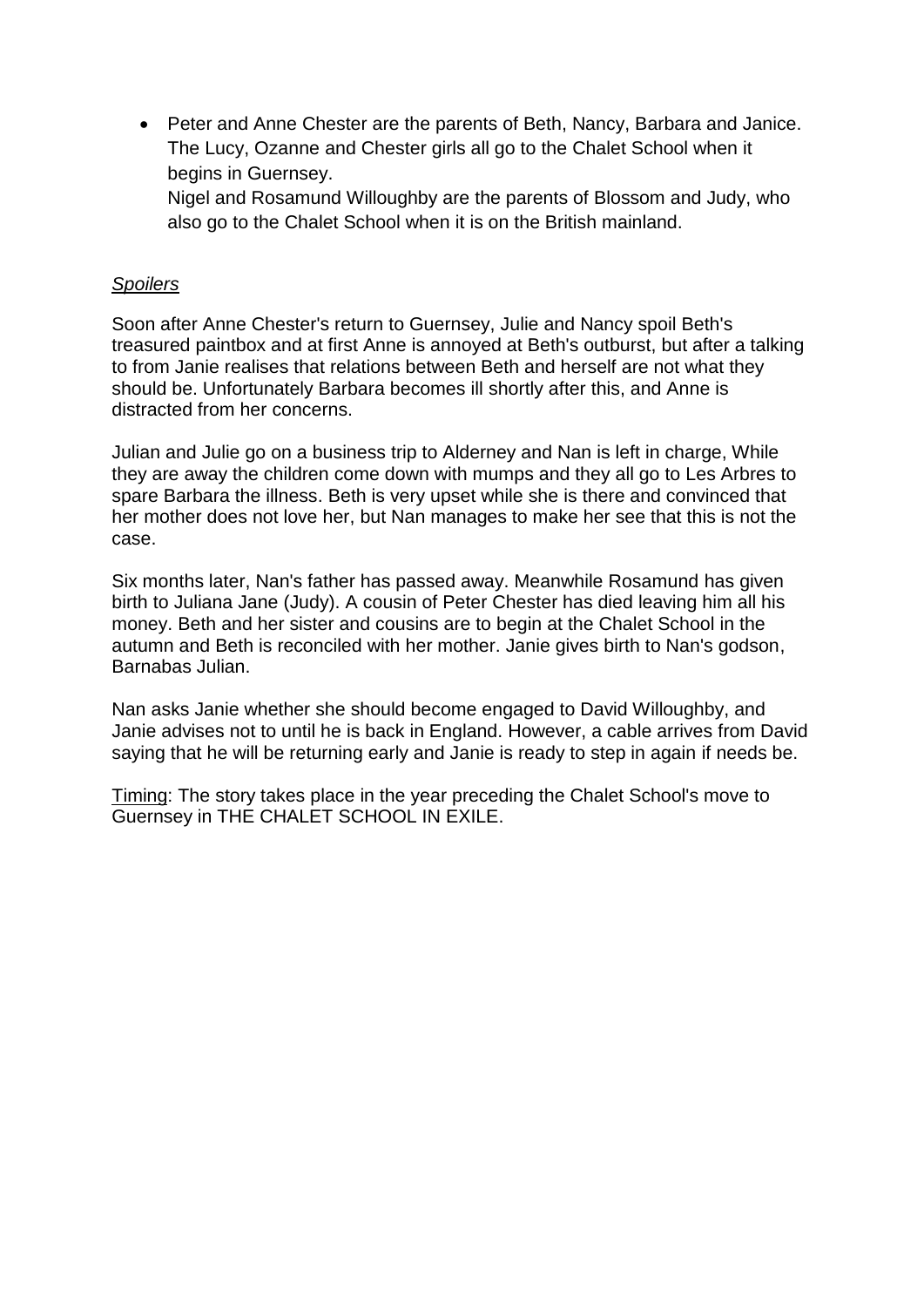

# **The Lost Staircase**  *Synopsis*

*Contributed by Angela Woodgates, England \_\_ working from a hardback edition*

The action centres on the Dragon House. This was built by Master Balthazar Gellibrand late in Henry VII's reign. Some years later, a younger son, Nicholas, declared for Parliament in the Civil War and was disowned by his father. However, the family retained its property despite following the Royalist cause, because Nicholas had won Cromwell's favour. Nicholas was the direct ancestor of Jesanne, the heroine of the present-day story.

The story itself is set in the twentieth century. Sir Ambrose, present owner of the Dragon House, has lost sisters, son and grandchildren in various tragic circumstances during and after the Great War (1914-18), and is the last of his line.

He is obliged to trace the descendants of Nicholas the Roundhead, and summons fourteen-year-old Jesanne (an orphan and the only other surviving Gellibrand) from New Zealand to be brought up on the estate she will one day inherit. At first relations between the distant cousins are uneasy, but as Jesanne proves herself to be a true Gellibrand, a considerable affection develops between them.

Sir Ambrose tells Jesanne that she is now mistress of the Dragon House, and from the very start he treats her accordingly. She occupies the Dame's Suite and has her own personal maid. He teaches her the family traditions, including the Dragon House Ritual at Christmas, shows her the great *Journall* begun by her ancestor in 1531, and tells her of the mysterious Lost Staircase.

The house has stairs, of course, but they are not the original ones. This, and other matters of which Sir Ambrose tells Jesanne, belong to the private history of the family, and are part of the heir's training.

Sir Ambrose also makes arrangements for Jesanne's formal education. A governess, Miss Mercier, comes to live at the Dragon House. She and her pupil have some tussles over the curriculum, but at Christmas Jesanne acquires a companion in Lois Bennett, the niece of Sir Ambrose's agent. The two girls become friends, and later Lois shares Jesanne's lessons. Together they try to solve the puzzle of the lost staircase.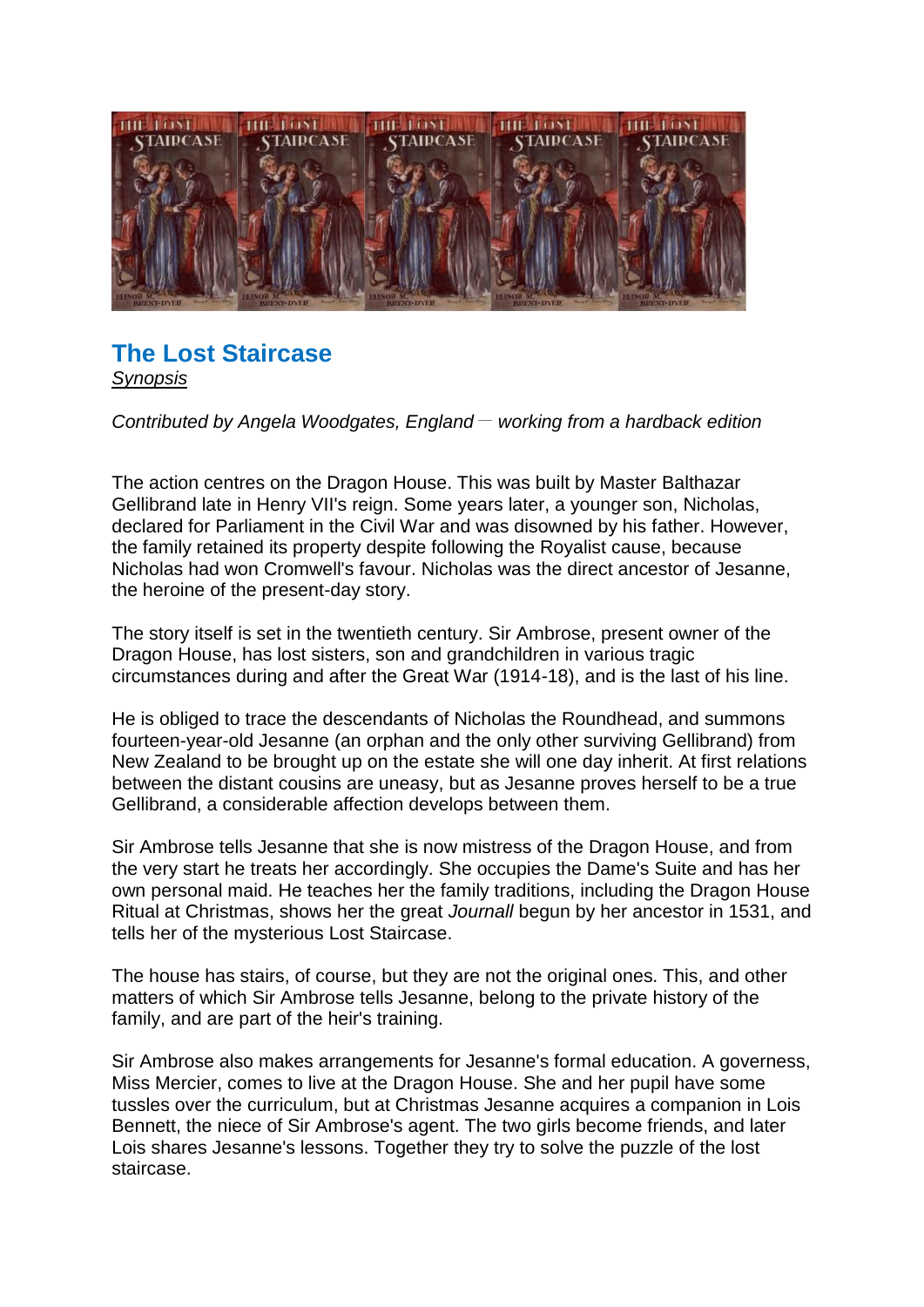A closer inspection of the *Journall* reveals a clue to the mystery, but the actual discovery comes about through an accident in which Jesanne is concussed and fractures a wrist. She recovers quickly, however, and the story concludes with pleasant surprises for her and for Lois.

## *Key Facts : links with the Chalet School*

In LAVENDER LAUGHS IN THE CHALET SCHOOL (h/b) or LAVENDER LEIGH AT THE CHALET SCHOOL (p/b), Jesanne and Lois appear and are the main focus of Chapter VII, "The New Seniors". They enter the Sixth Form following the death of Sir Ambrose, and it is stated that they were last at school (separately) "before the war". The two girls tell their story to Jo Maynard, who promises to make it into a book when she has time (this is not long before the birth of her first son).

No mention is made in THE LOST STAIRCASE of any characters or locations mentioned in Chalet stories of the period around World War Two, but apart from the name "Wyesford" for (presumably) Armiford/Hereford, nothing in the story is incompatible with the details given later in LAVENDER LAUGHS / LAVENDER LEIGH.

## *Timing*

Jesanne is fourteen when she arrives in England; this must be before the outbreak of World War Two, as she is able to travel from New Zealand, and there is no hint of wartime conditions in the big house, well-staffed with servants, or of rationing.

When Jesanne and Lois join the Chalet School, they are seventeen, and we read that Lois' uncle has ploughed up all available land for crops at the start of the war. This puts the action of this book very close to the outbreak of World War Two, although there is no hint anywhere in the narrative of any such threat, or indeed of outside events.

## *Location*

The Dragon House is situated in the Welsh Marches, in the plain eastward of the Welsh hills. It looks "eastwards to the Malvern Hills; north to the Black Mountains; west and south to Gloucestershire and the Cotswolds". The river Ddwyvyll flows round three sides of the estate, joining a lesser tributary of the Wye.

The house is fourteen miles' drive from the railway station at Wyesford, which puts it conveniently within reach of the Chalet School, certainly for boarding. In LAVENDER LAUGHS / LAVENDER LEIGH, we are told that the Dragon House is not far from the school as the crow flies, but that the route between them consists of "cross-country lanes".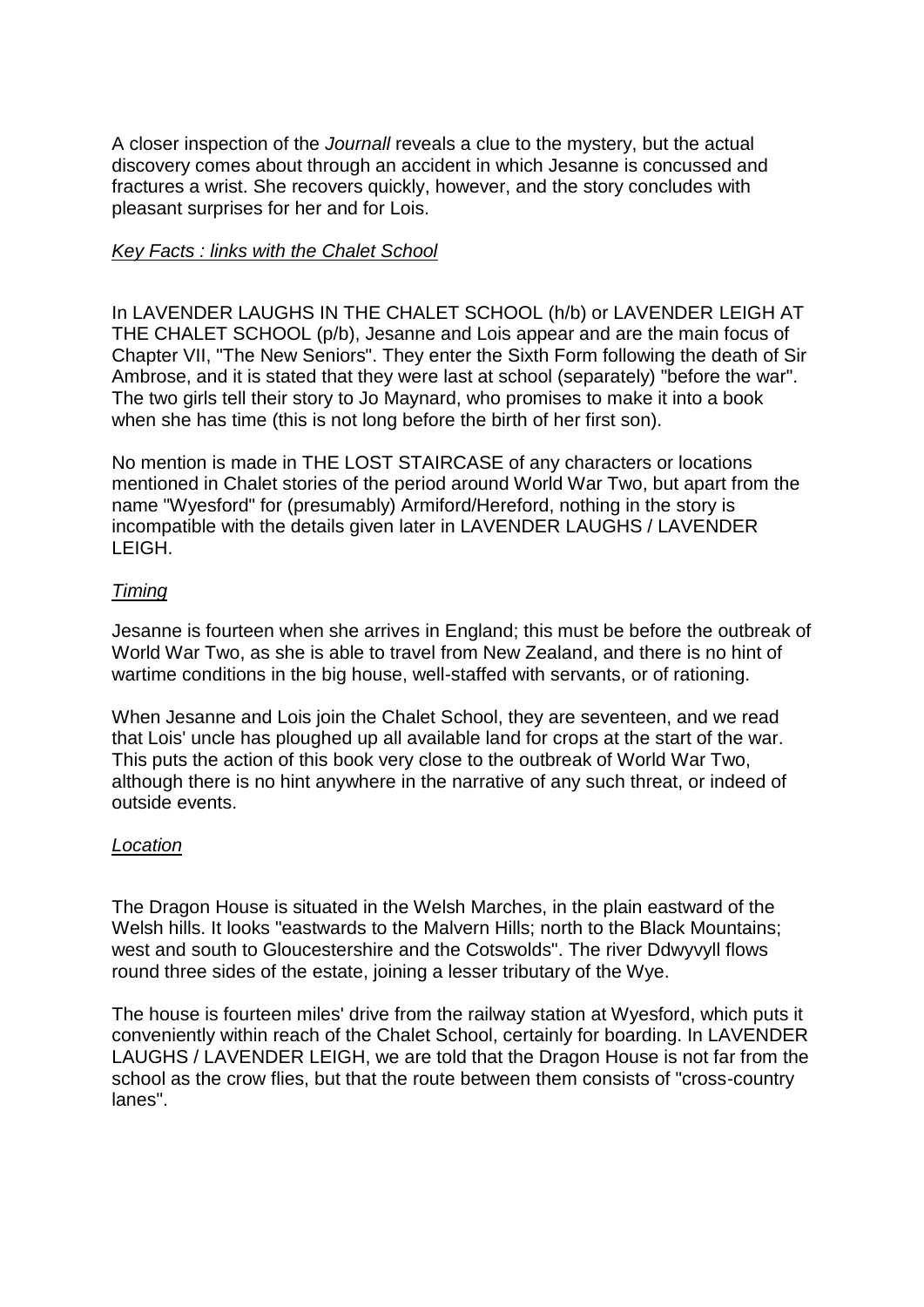

# **Monica Turns Up Trumps**  *Synopsis*

## *Contributed by Sandra Fitzgerald, Australia \_\_ working from a hardback edition*

Dr. Frank Marilliar is a widower after his wife, Christine's, death 3 years previously, with a son, Barney (aged 18 at a great public school), and daughter, Monica, aged 14. His sister-in-law, Peggy Primrose, aged 24, is now his housekeeper and surrogate mother for the children. After reading Monica's last school report from 'The Gables' (a boarding school in a South-West town), he removes her due to her poor behavior and schoolwork and sends her to 'Braemar House', a day school with a very good reputation located in their town, Medbury.

Monica is good at games and gymnastics (she wishes to study at Chelsea or Bedford after her school-days are over), but will not do either because Braemar House does not have a gymnasium. She does not know many of the other students at the school because of their having moved to Medbury after her mother's death, though she knows the Rector's two girls, Dilys and Myfannwy Tudor, slightly. Monica has many problems settling to the school's standards and teaching methods.

Her father receives a letter from his sister Lucia, living in Kenya with her husband Colin MacNab, asking if he can take their two eldest children to live while attending school in England. Monica resents their coming whilst she is still 'in disgrace', especially after her father refuses to allow her to attend private gym and hockey classes until her schoolwork improves.

Vicki and Alixe arrive, with Monica becoming friendly with Alixe (aged 13) and finding Vicki (aged 15, nearly 16) somewhat of a trial. Vicki causes problems for herself by disobeying Peggy by visiting with Alixe when she was sick in bed, and later by not listening to Monica to remove a valuable table from in front of the fire and then breaking a prized firescreen. Later Vicki and Monica have a serious quarrel, and Vicki ignores Monica's apology.

Vicki covets some Venetian beads of Monica's, and this leads to later problems when she 'borrows' them for a party and loses them. Vicki loses her self-respect and the respect of Peggy by her deception. Monica blames Vicki for the loss of her precious beads, but later with the drawing closer of Christmas, decides to forgive her.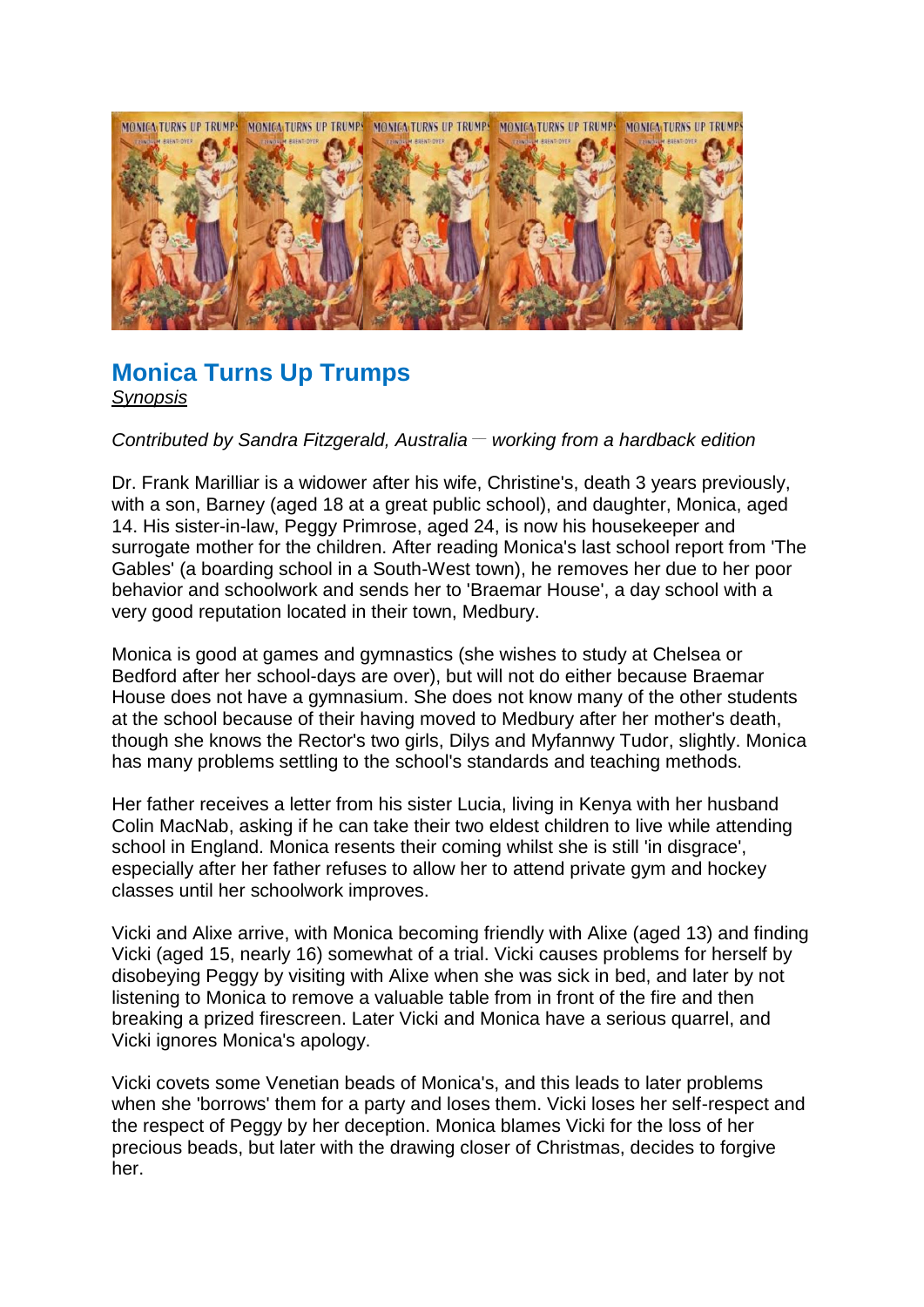Monica's schoolwork and behaviour improves immensely with her moving up a form in most subjects, and thus receiving her father's praise. He also agrees to allow her to commence hockey and gym classes in the coming term.

The beads are found in a suprising spot by Vicki just prior to Christmas, and Monica decides to give them to Vicki as a Christmas present. Monica thus 'turns up trumps' by achieving greater maturity and learning to live with others.

#### *Key Facts (Possible Spoilers) and links with the Chalet School.*

Monica, Vicki and Alixe go to the Chalet School as weekly borders after Miss Cundell retires. This occurs in THE CHALET SCHOOL GOES TO IT / CHALET SCHOOL AT WAR. Vicki is by now 17 entering 6th form and planning to become a doctor; Monica now almost 16 entering 5th form and planning on becoming a gym teacher, and Alixe almost 15 (there is no reference in the pb version).

In LAVENDER LAUGHS AT THE CHALET SCHOOL / LAVENDER LEIGH AT THE CHALET SCHOOL, Dr. Marilliar is the doctor who examines Lavender and recommends her to attend the Chalet School. At this time, Monica is Games Prefect and nearly 18, Alixe is almost 16, and Mollie ('Molly' in TRUMPS - another EBDism!) is 12 and in Lower 4th (having obviously sent to England like her siblings).

Others from 'Braemar House' go to the Chalet School after Miss Cundell's retirement, namely Myfanwy Tudor, Clare Danvers, Gwladys Evans, Jocelyn Redford and Ernestine Benedict.

'The Gables' - Monica's previous school - is also mentioned in Chalet School books with pupils coming from there.

Medbury, the location of TRUMPS, is approx. 14-18 miles from Howells Village, on the border of Wales (18 miles in CHALET SCHOOL GOES TO IT / CHALET SCHOOL AT WAR, 14 miles in LAVENDER - another EBDism!). The Chalet School has just left Guernsey at the time of this story.

The Marilliar's home is called 'Many Bushes' - the same name as Phoebe (Wychote) Peters' home when she met Joey and co. in JO TO THE RESCUE.

Of interest to EJO fans, a book mentioned in TRUMPS is "The Crisis in Camp Keema".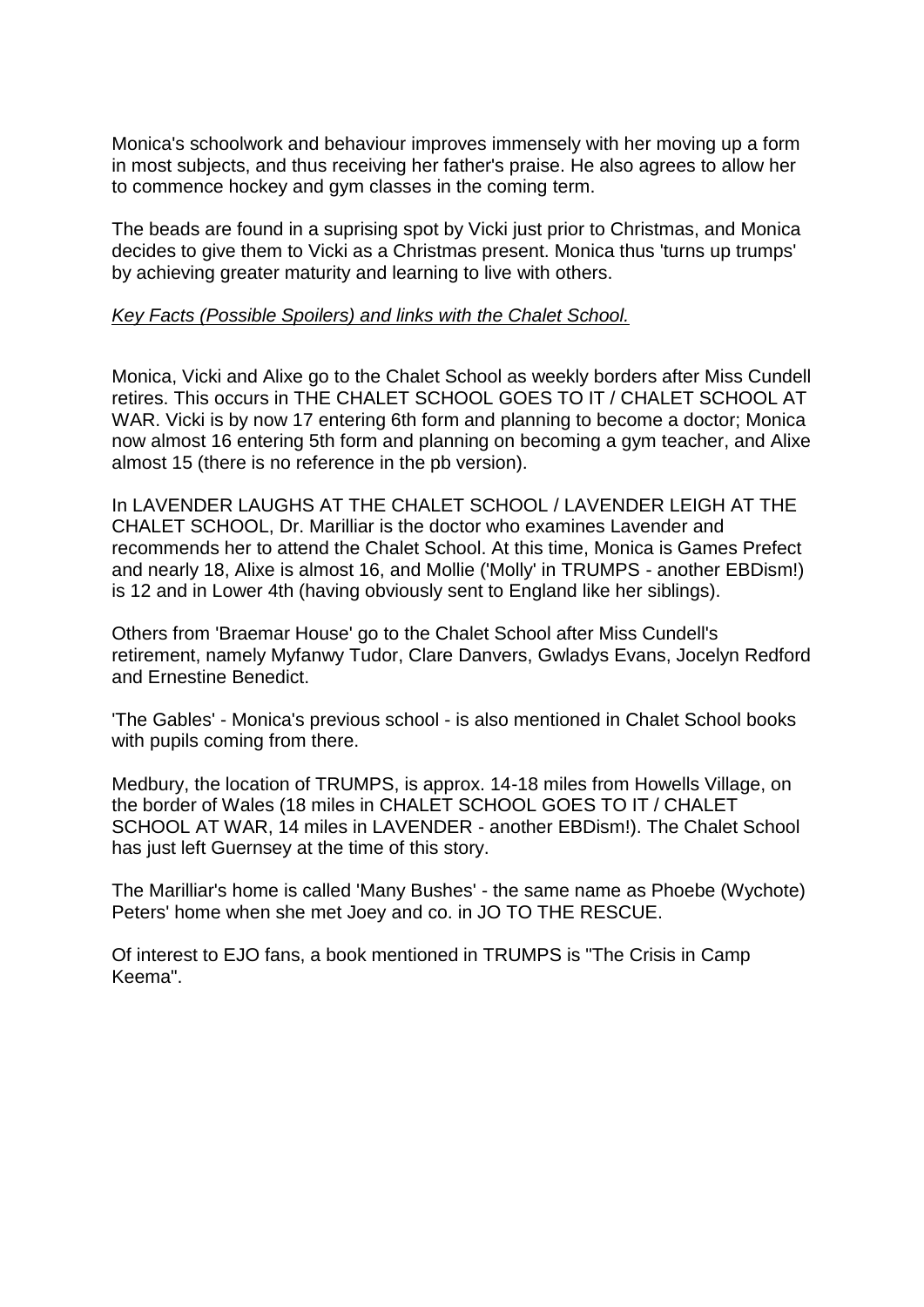

# **The Chalet Girls' Cookbook**  *Synopsis*

*Contributed by Christina Erskine, England, who borrowed a copy of this hard-to-find and unusual cookery book to review it for the NCC website.* 

On holiday the summer after they leave the Chalet School, Jo Bettany, Simone Lecoutier, Frieda Mensch and Marie von Eschenau are quarantined for mumps after their landlady's son goes down with it. Kept indoors by poor weather, the girls decide to compile a cookbook from their favourite recipes.

The girls divide the book into conventional chapters: soups, fish, meat and so on, with plenty of room left for cakes and sweets at the end. Each contributes a dish in turn and there are around 100 recipes in the book in total.

Anyone expecting delicious little savouries of which Marie, Frieda, or whoever, knew the secret, will be surprised to find that local Tyrolean dishes are ignored in favour of more stereotypical fare: Simone the Frenchwoman provides the cooking theory and stock recipes, and Jo appears to know a remarkable number of traditional English dishes off by heart. This is ironic, as Jo's own cooking is famously hit-and-miss and there are a number of references to her culinary disasters throughout.

Published in 1953, the book is fascinating as a piece of culinary history. Dishes are generally heavier and more filling - who today would make a tomato soup by pouring pulped tomatoes over a white sauce base, or choose to serve lobster in cutlets, stuffed and rolled in breadcrumbs? And how many domestic cooks would push all those vegetables through sieves to achieve *Maman's Cauliflower Soup*?

The Chalet girls are thrifty, with many recipes specifying leftovers, and generally using common ingredients. However, Marie is keen to include Corney Flower's recipe for Chop Suey, which requires soy sauce, a condiment unfamiliar to Simone. Judging by Frieda's explanation, it was unfamiliar to EBD as well: soy sauce is hardly a version of béchamel made with soya bean flour.

Initially the cookbook is intended as a present for Marie, who is engaged to be married, although as Jo points out, she is unlikely to be doing much of her own